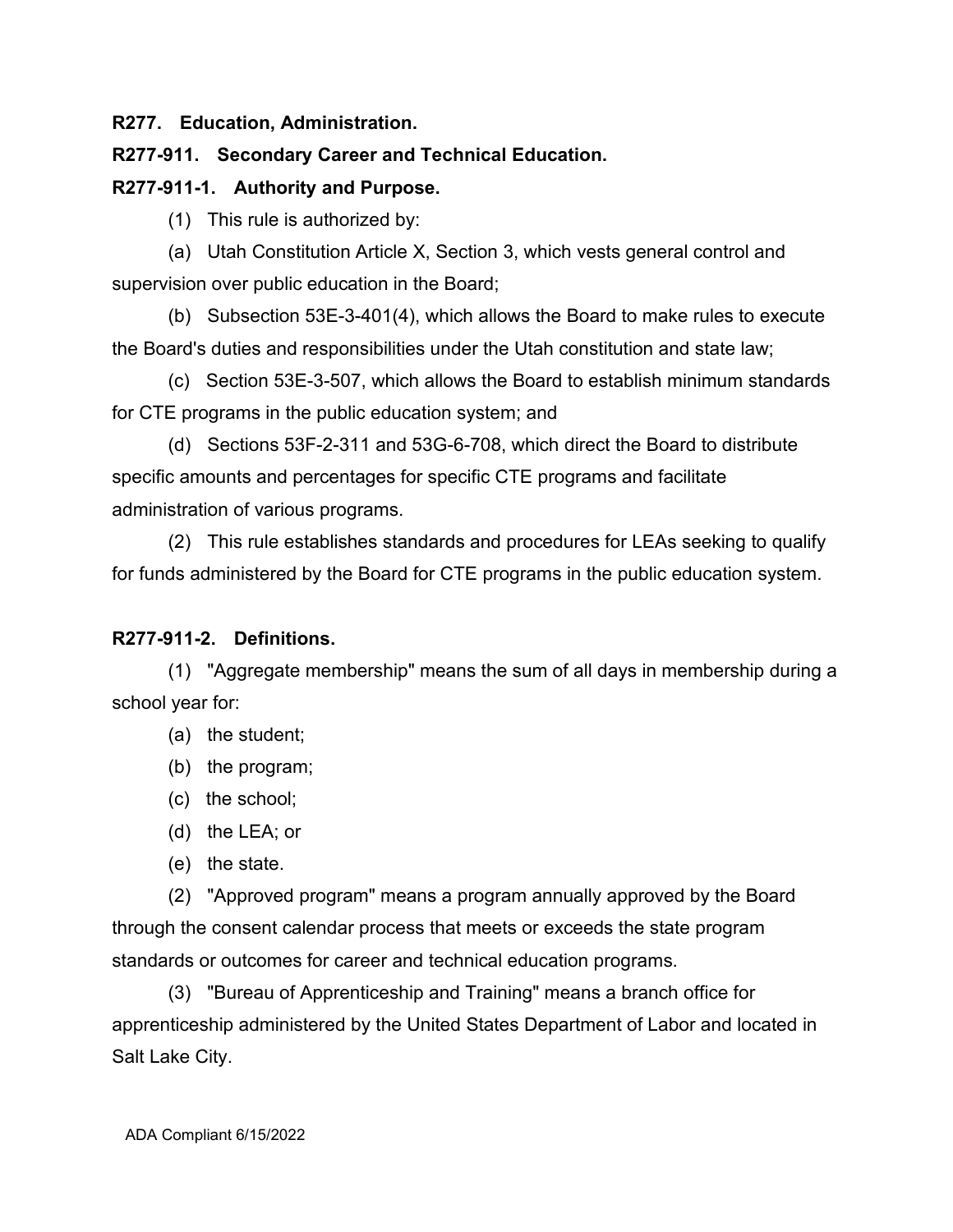(4)(a) "Career and technical education" or "CTE" means organized educational programs that:

(i) prepare individuals for a wide range of high-skill, high-demand careers;

(ii) provide all students with a seamless education system from public education to post-secondary education, driven by a Plan for College and Career Readiness; and

(iii) provide students competency-based instruction, hands-one experiences, and certified occupational skills, culminating in further education and meaningful employment.

(b) CTE areas of study include:

- (i) agriculture;
- (ii) business;
- (iii) family and consumer sciences;
- (iv) health science;
- (v) information technology;
- (vi) marketing;
- (vii) skilled and technical sciences; and
- (viii) technology and engineering education.

(5)(a) "CTE pathway" means a planned sequence of courses within a program of study to assure strong academic and technical preparation connecting high school course work to work beyond high school.

(b) A CTE pathway ensures that a student will be prepared to take advantage of the full range of post-secondary options, including:

- (i) on-the-job training;
- (ii) certification programs; and
- (iii) two- and four-year college degrees.

(6)(a) "Course" means an individual CTE class structured by state-approved standards.

(b) An approved course may require one or two periods for up to one year.

(c) Courses may be completed by demonstrated competencies or by course completion.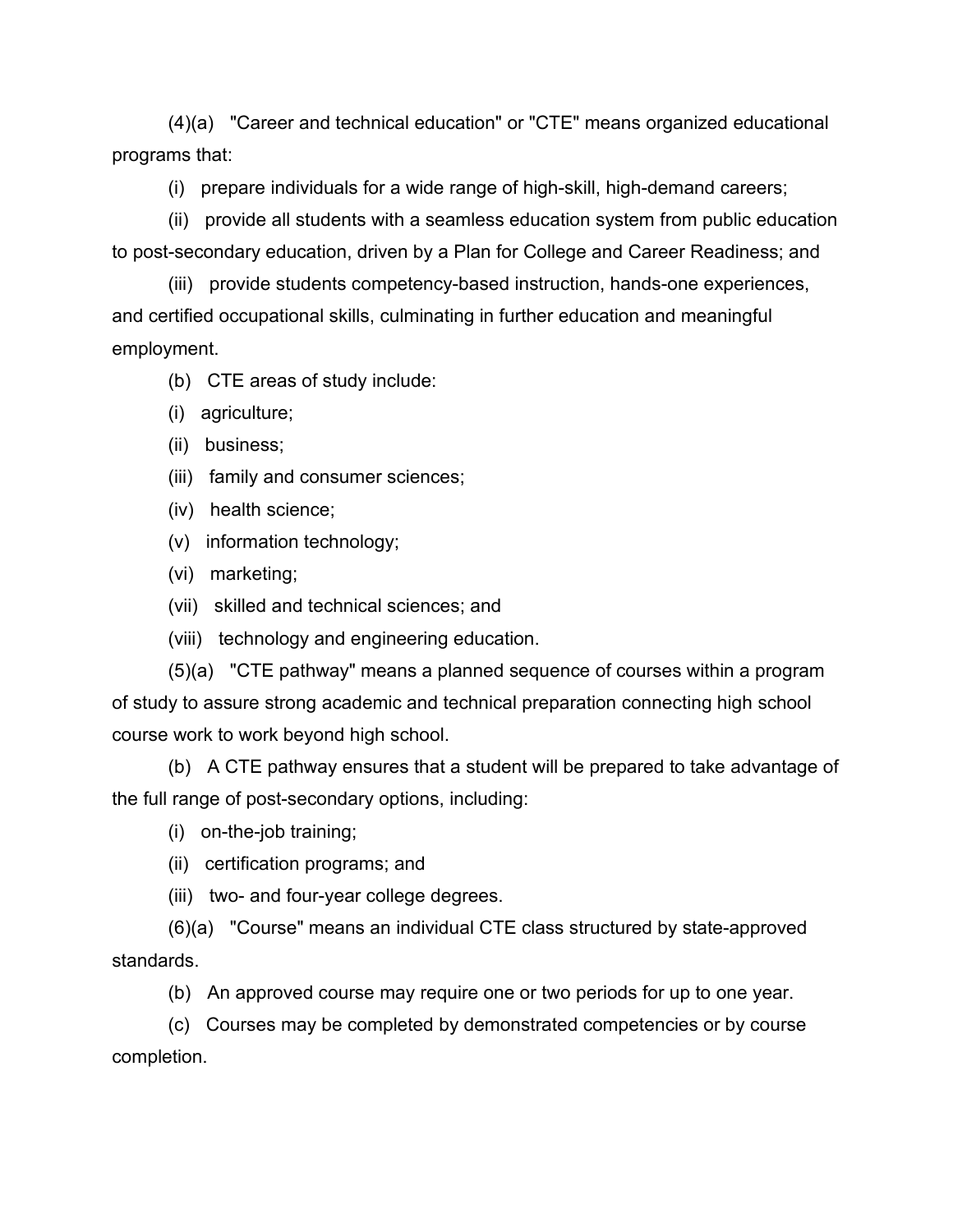(7)(a) "Entry-level" means a set of tasks identified and validated by workers and employers in an occupation as those of a beginner in the field.

(b) Entry-level skills are a limited subset of the total set of tasks performed by an experienced worker in the occupation.

(c) Competent performance of entry-level tasks enhances employability and initial productivity.

(8) "Extended year program" means CTE programs no longer than 12 weeks in duration, offered during the summer recess, and supported by extended-year or other CTE funds.

(9) "CTE Maintenance of Effort" or "MOE" means the expenditure plan outlined in Subsection R277-911-4(1).

(10) "Program" means a combination of CTE courses that:

(a) provides the competencies for specific job placement or continued related training; and

(b) is outlined in the Plan for College and Career Readiness using all available and appropriate high school courses.

(11) "Program completion" means the student completion of a sequence of approved courses, work-based learning experiences, or other prescribed learning experiences as determined by the Plan for College and Career Readiness.

(12) "Regional consortium" means the LEAs, applied technology colleges, colleges and universities within the regions that approve CTE programs.

(13) "Registered apprenticeship" means a training program that:

(a) includes on-the-job training in a specific occupation combined with related classroom training; and

(b) has approval of the Bureau of Apprenticeship and Training.

(14) "Related training" means a course or program that is:

(a) directly related to an occupation;

(b) compatible with apprenticeship training;

(c) taught in a classroom; and

(d) approved by the Bureau of Apprenticeship and Training.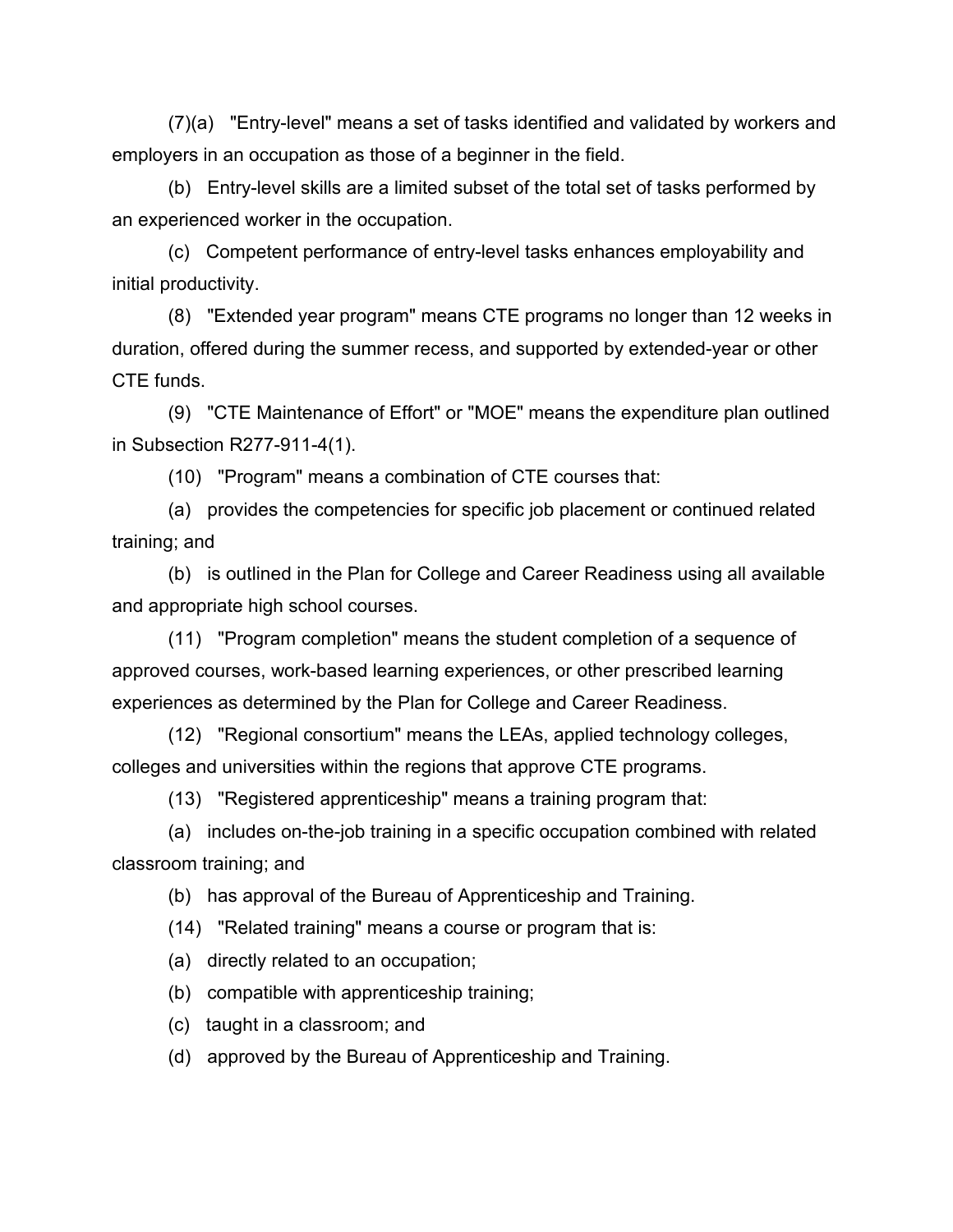(15) "Scope and sequence" means the organization of all CTE courses and related academic courses into programs within the high school curriculum that lead to:

(a) specific skill certification;

- (b) job placement;
- (c) continued education; or
- (d) training.

(16)(a) "Skill certification" means a verification of competent task performance.

(b) Skills certification is provided by an approved state or national program certification process.

(17) "Weighted pupil unit" or "WPU" means the basic unit used to calculate the amount of state funds for which an LEA is eligible.

(18) "Work-based learning" or "WBL" means a continuum of awareness, exploration, preparation, and training activities that combine structured learning and authentic work experiences implemented through industry and education partnerships.

## **R277-911-3. CTE Program Approval.**

(1)(a) The Superintendent shall approve CTE programs based on verified training needs of the area and the competencies necessary to provide occupational opportunities for students.

- (b) Programs are supported by a data base, including:
- (i) local, regional, state, and federal manpower projections;
- (ii) student occupational/interest surveys;
- (iii) regional job profile;
- (iv) advisory committee information; and
- (v) follow-up evaluation and reports.
- (2) LEA CTE directors shall meet the requirements specified in R277-911.

(3) Within available resources, instructional materials, including textbooks, reference materials, and media, shall reflect current technology, processes, and information for the CTE programs.

(4)(a) An LEA shall provide CTE guidance, counseling, and Board approved testing for students enrolled in CTE programs.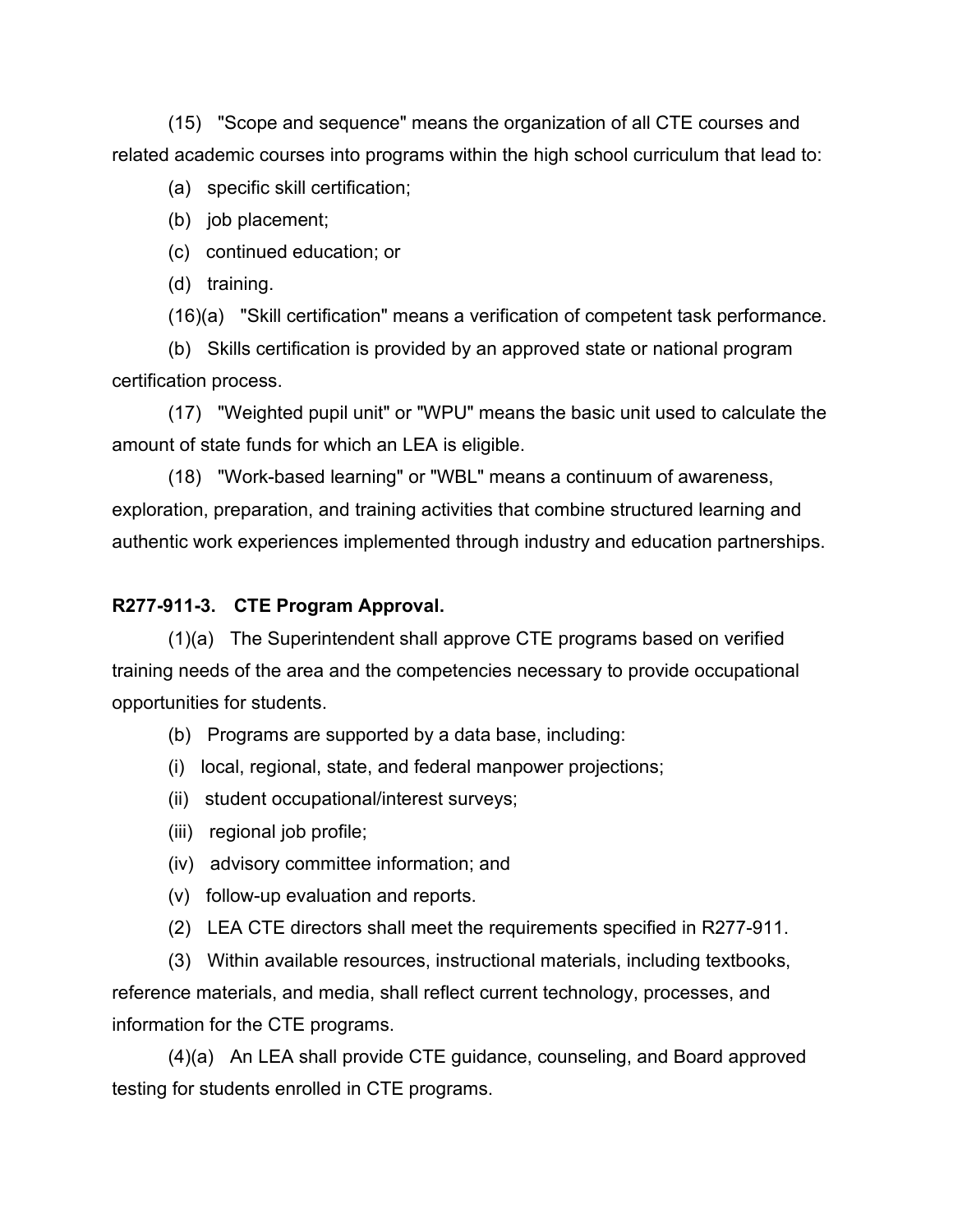(b) An LEA shall develop a written plan for placement services with the assistance of local advisory committees, business and industry, and the Department of Workforce Services.

(c) An LEA shall develop a Plan for College and Career Readiness for all students, which shall include:

(i) a student's education occupation plans (grades 7-12), including job placement when appropriate;

(ii) all Board, local board and local charter board graduation requirements;

(iii) evidence of annual parent, student, and school representative involvement;

(iv) attainment of approved workplace skill competencies; and

(v) identification of a CTE post-secondary goal and an approved sequence of academic and CTE courses.

(5)(a) An LEA shall use curricula and instruction that is directly related to business and industry validated competencies.

(b) An LEA shall use a valid skill certification process to verify successful completion of competencies.

(c) An LEA shall provide instruction in proper and safe use of any equipment required for skill certification within the approved program.

(6) An LEA shall provide and safely maintain equipment and facilities, consistent with the validated competencies identified in the instruction standard and applicable state and federal laws.

(7)(a) Counselors and instructional staff shall hold valid Utah teaching licenses with endorsements appropriate for the programs they teach.

(b) Licenses and endorsements required under Subsection (7)(a) may be obtained through an institutional recommendation or through occupational and educational experience verified by the Board's licensure process.

(c) CTE program instructors shall keep technical and professional skills current through business and industry involvements in order to ensure that students are provided accurate state-of-the-art information.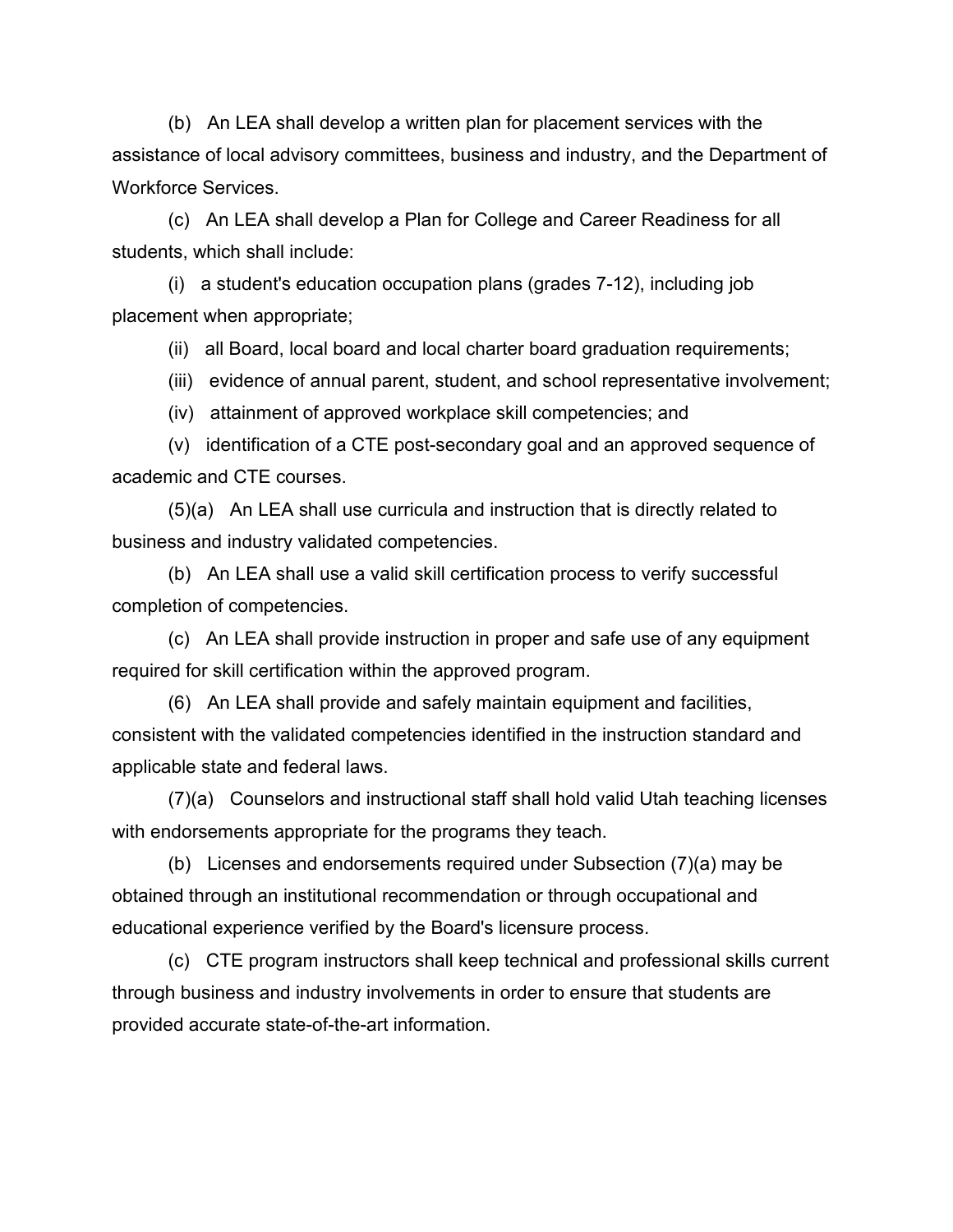(8) An LEA shall conduct CTE programs consistent with Board policies and state and federal laws and regulations on access that prohibit discrimination on the basis of:

- (a) race;
- (b) creed;
- (c) color;
- (d) national origin;
- (e) religion;
- (f) age;
- (g) sex; and
- (h) disability.

(9)(a) An LEA shall establish an active advisory council to review all CTE programs annually.

- (b) An advisory council may serve several LEAs or a region.
- (c) An advisory council reviews:
- (i) program offerings;
- (ii) quality of programs; and
- (iii) equipment needs.

(10) A program advisory committee made up of individuals who are working in the occupational area shall support each state-funded approved CTE program at the LEA or regional level.

(11) LEAs are encouraged to make training available through nationallychartered CTE student leadership organizations in each area of study.

(12) An LEA, with oversight by local program advisory committee members, shall make an annual evaluation of its CTE programs.

# **R277-911-4. Disbursement and Expenditure of CTE Funds -- General Standards.**

(1) To be eligible for state CTE program funds, an LEA shall first expend for CTE programs an amount equivalent to the regular WPU for students in approved CTE programs, grades nine through twelve, based on prior year aggregate membership in funded CTE programs, times the current year WPU value, less the amount for: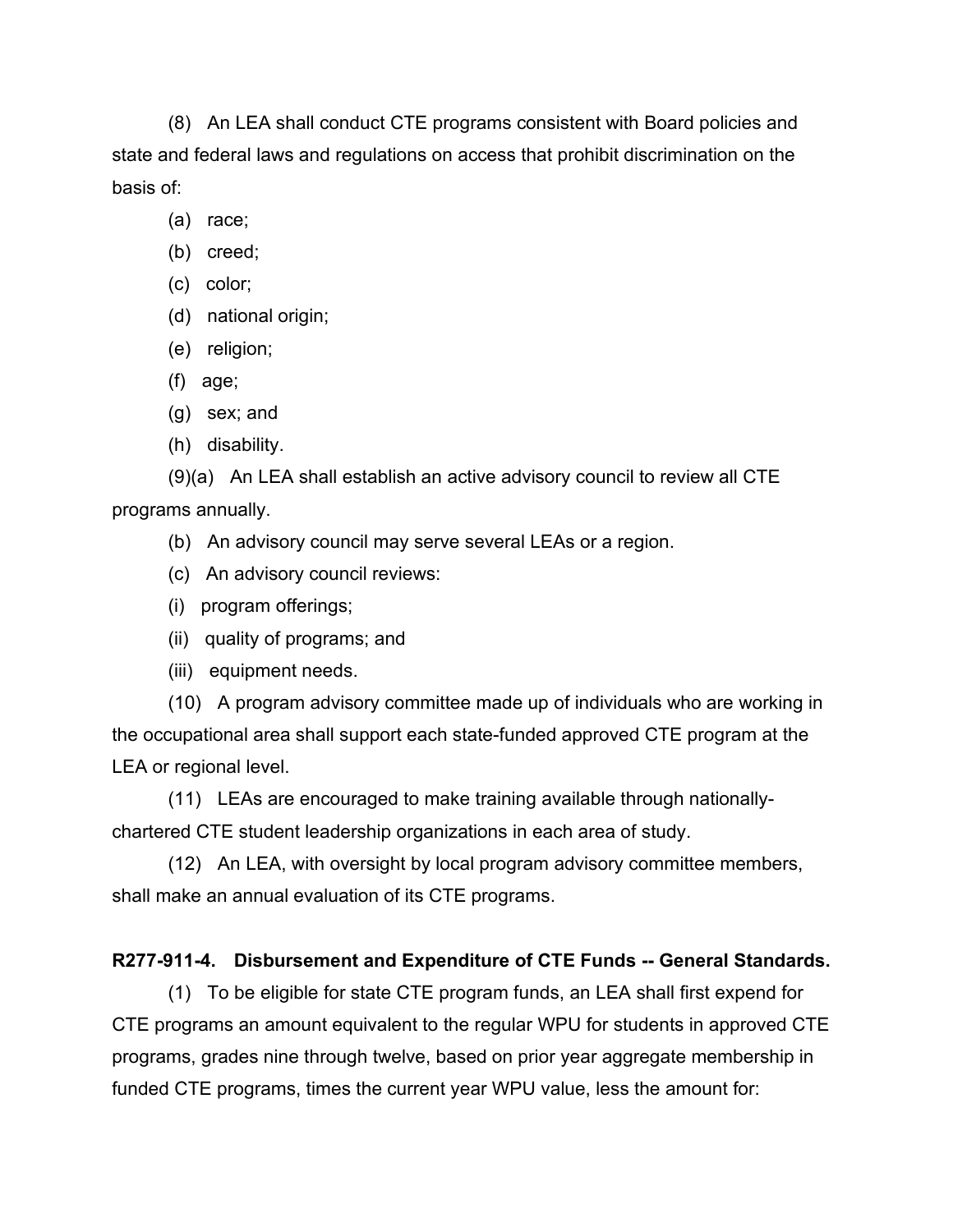(a) college and career awareness;

(b) work-based learning; and

(c) comprehensive counseling and guidance.

(2) An LEA may thereafter expend State CTE program funds only for approved CTE programs, grades nine through twelve.

(3) An LEA that does not meet MOE may be subject to a corrective action plan and potential reduction of funds or penalty in accordance with R277-114.

#### **R277-911-5. Disbursement of Funds -- Added Cost Funds.**

(1)(a) WPUs shall be allocated for the added instructional costs of approved CTE programs operated or contracted by an LEA.

(b) Programs and courses provided through technical colleges and higher education institutions do not qualify for added cost funds except for specific contractual arrangements approved by the Board.

(2)(a) Computerized or manually produced records for CTE programs shall be kept by:

- (i) teacher;
- (ii) class; and
- (iii) core code.

(b) Records described in Subsection (2)(a) shall show clearly and accurately the entry and exit date of each student and whether a student has been absent from a CTE class ten consecutive days.

(3) Added cost funds shall not be generated:

- (a) during bus travel;
- (b) until a student starts attending an approved CTE course;
- (c) when a student has been absent, without excuse, for the previous 10 days.

(4) Approved CTE programs shall receive funds determined by prior year hours of membership for approved programs.

(5) Allocations under this R277-911-5 are computed using grades nine through twelve aggregate membership in approved programs for the previous year with a growth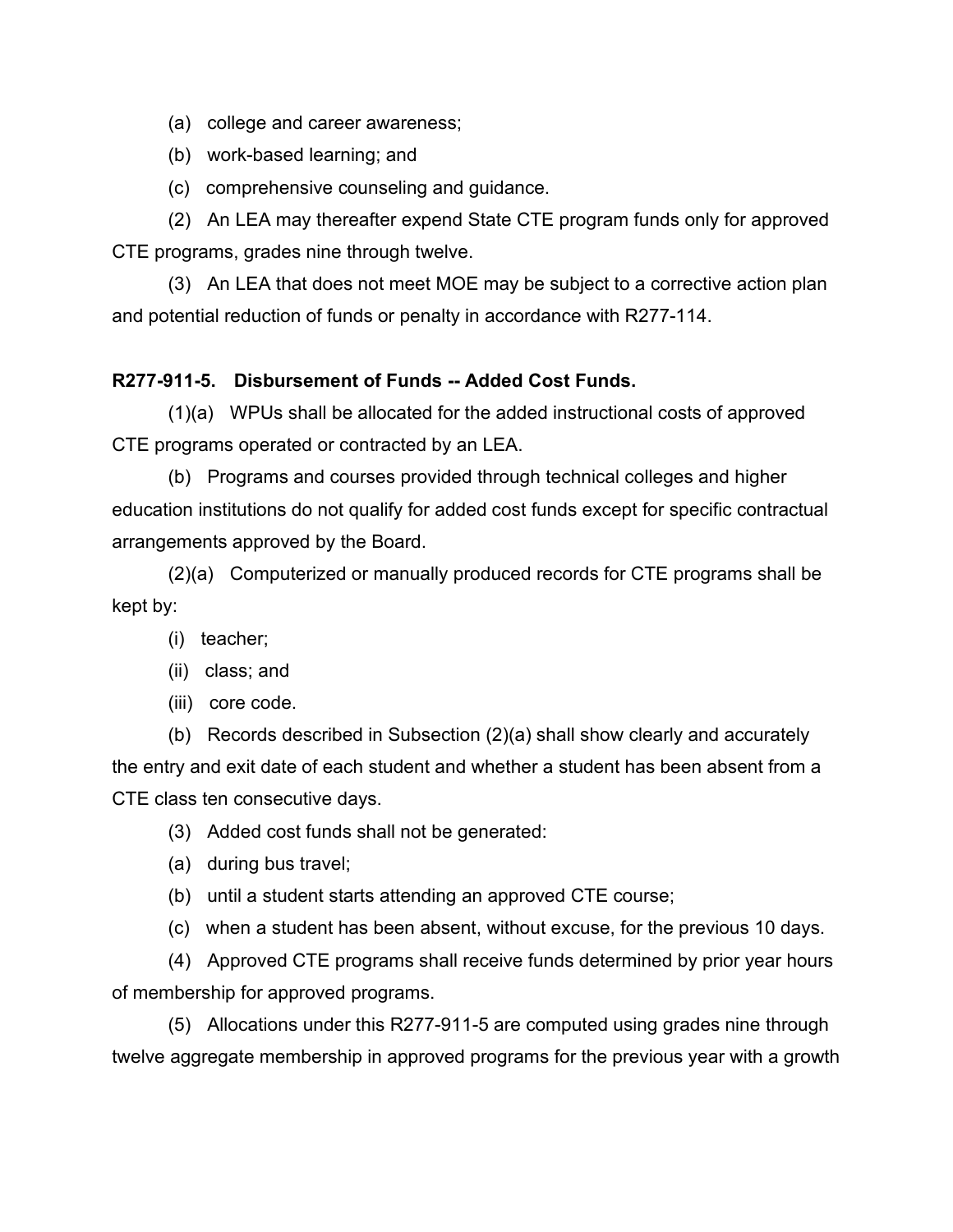factor applied to LEAs experiencing growth of one percent or greater in grades nine through twelve except as provided by R277-462 and R277-916.

(6) Added cost funds shall be used to cover the added CTE program instructional costs of LEA programs.

(7) An LEA that does not comply with the requirements of this Subsection may be subject to a corrective action plan and potential reduction of funds or penalty in accordance with R277-114.

#### **R277-911-6. Disbursement of Funds -- Skill Certification.**

(1) An LEA that demonstrates approved student skill certification may receive additional compensation.

(2)(a) To be eligible for skill certification compensation, an LEA shall show its student completer has demonstrated mastery of standards, as established by the Board.

(b) An authorized test administrator shall verify student mastery of the skill standards.

(3) The Superintendent may only disburse skill certification compensation if an approved skill certification assessment is developed for the program.

# **R277-911-7. Disbursement of Funds -- CTE Leadership Organization Funds.**

(1) Participating LEAs sponsoring CTE leadership organizations shall be eligible for a portion of funds set aside for these organizations.

(2) Qualifying CTE leadership organizations shall be nationally chartered and include:

(a) SkillsUSA (an association of Skilled and Technical Sciences Education students);

(b) DECA (Distributive Education Clubs of America);

(c) FFA (Future Farmers of America);

(d) HOSA (Health Occupations Students of America);

(e) FBLA (Future Business Leaders of America);

(f) FCCLA (Family, Career and Community Leaders of America); and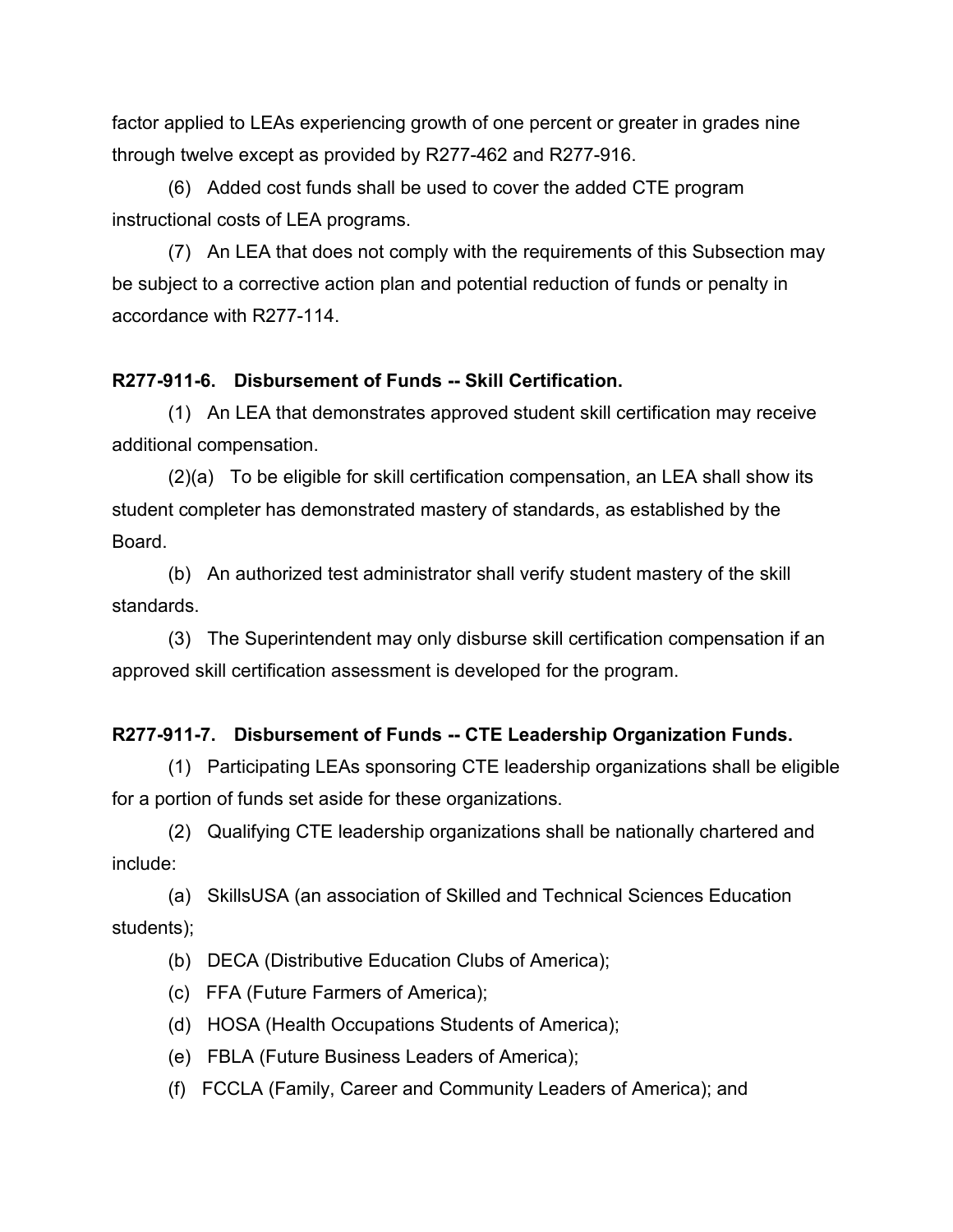(g) TSA (Technology Students Association).

(3) Up to 1% of the state CTE appropriation for LEAs shall be allocated to eligible LEAs based on documented prior year student membership in approved CTE leadership organizations.

(4)(a) A portion of funds allocated to an LEA for CTE leadership organizations shall be used to pay the LEA's portion of statewide administrative and national competition costs.

(b) An LEA shall use the remaining amount available for the LEA's CTE leadership organization expenses.

#### **R277-911-8. Disbursement of Funds -- School District and Charter School WPUs.**

(1) The Superintendent shall allocate WPUs for costs of administration of CTE programs as described in this section.

(2)(a) The Superintendent shall distribute Twenty (20) WPUs to a school district for costs associated with the administration of CTE.

(b) To qualify, a school district shall employ a minimum one-half time CTE director.

(3)(a) To encourage multidistrict CTE administrative services, the Superintendent shall distribute 25 WPUs to a school district that consolidates CTE administrative services with one or more other school districts;

(b) To qualify, a participating school district shall employ a full-time CTE director.

(4)(a) The Superintendent shall distribute Twenty-five (25) WPUs to a single charter school acting as fiscal agent, to provide CTE administrative services to a group of at least 10 charter schools offering CTE pathways, grades 9-12.

(b) If more than 10 charter schools offer CTE pathways, the Superintendent shall distribute an additional 5 WPUs for each additional charter school over 10.

(c) To qualify, the charter school acting as fiscal agent must employ a full-time CTE director.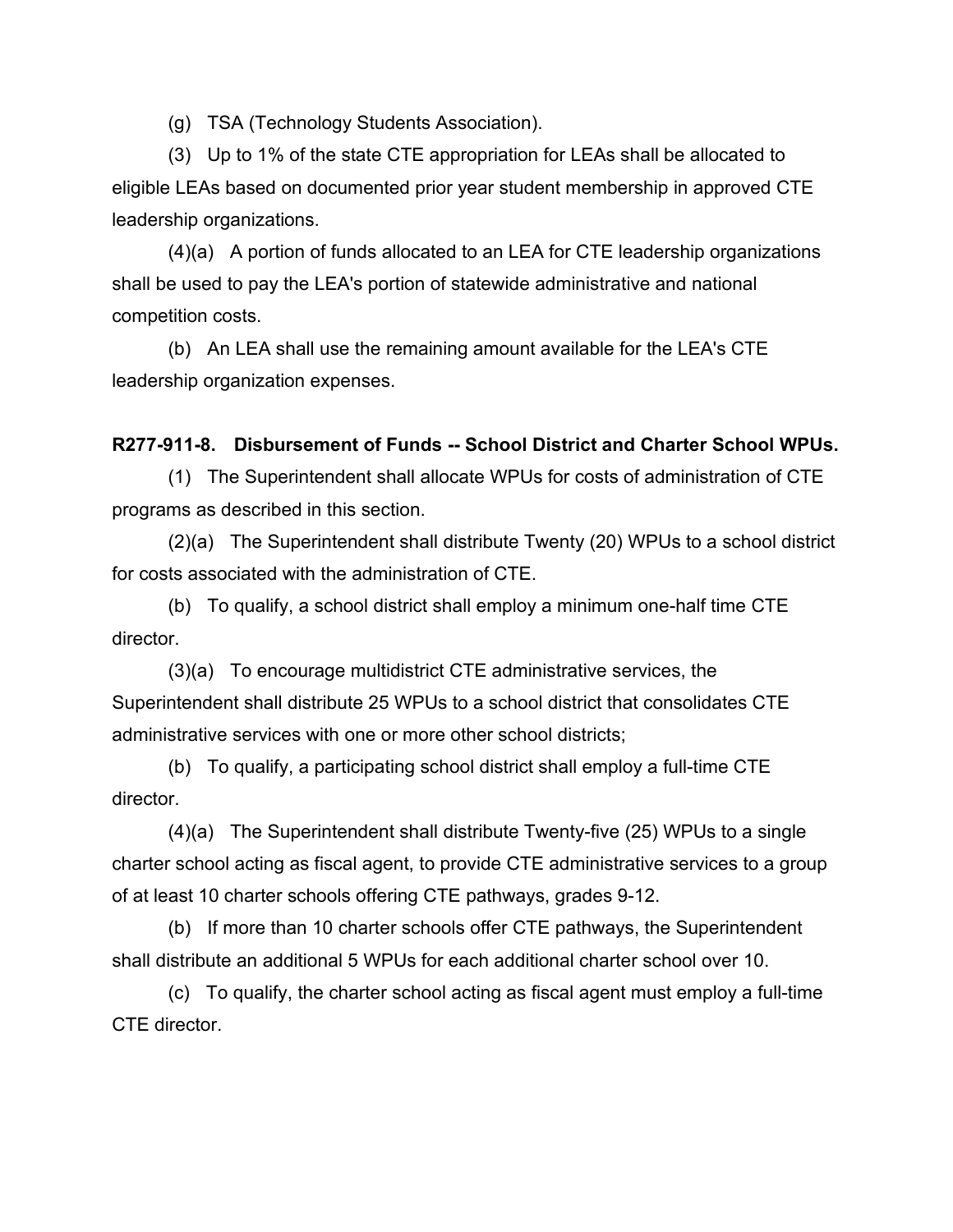(5)(a) A district or charter school receiving additional WPUs under Subsection (3)(a) or (4)(a) shall annually submit to the Superintendent a Memorandum of Understanding with each partnering district or school, which shall include:

(i) a scope of work to be performed by the full-time CTE director for each LEA or school involved;

(ii) provisions for sharing data under the agreement, including provisions for protecting the privacy of student education records under FERPA;

(iii) maintenance of effort requirements; and

(iv) other information as directed by the Superintendent.

(b) The Superintendent may withhold funds from a district or charter school under Rule R277-114 for failure to submit a memorandum of understanding as required by this rule.

(6)(a) The Superintendent shall distribute 10 WPUs to a small school district consisting of only necessarily existent small high school(s), where multi-district CTE administration is not feasible.

(b) To qualify, a small school district shall assign a CTE director to a minimum of part-time CTE administration.

(7) To qualify for 10, 20 or 25 CTE administrative WPUs as provided in this Subsections (1) through (6), a CTE director shall:

(a) hold or be in the process of completing requirements for a Education Leadership License Area of Concentration described in R277-505;

(b) have an endorsement in at least one career and technical area listed in Rule R277-518; and

(c)(i) have four years of experience as a full-time career and technical educator; or

(ii) complete a prescribed professional development program provided by the Superintendent within a period of two years following board appointment as an LEA CTE director.

(8) In addition to WPUs appropriated under Subsections (1) through (6), the Superintendent shall allocate funds to each approved high school as described in Subsections (9) through (16):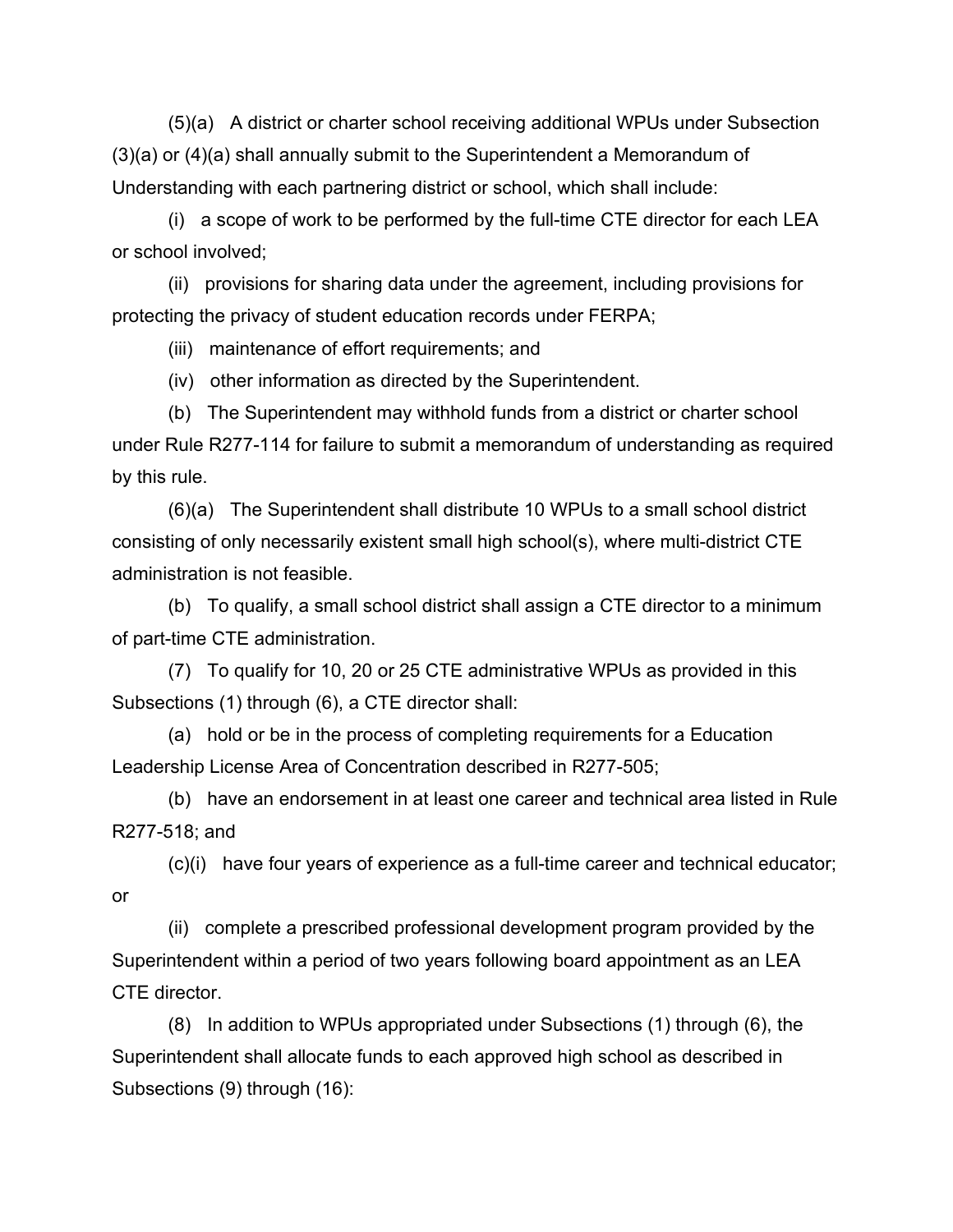(9) The Superintendent shall distribute 10 WPUs to a high school that:

(a) conducts approved programs in a minimum of two CTE areas specified in Subsection R277-911-1(4)(b);

(b) conducts a minimum of six different state-approved CTE courses including at least one CTE pathway; and

(c) has at least one approved career and technical student leadership organization.

(10) Consolidated courses in small schools may count as more than one course as approved by the Superintendent.

(11) The Superintendent shall distribute 15 WPUs to a high school that:

(a) conducts approved programs in a minimum of three CTE areas specified in Subsection R277-911-2(4)(b);

(b) conducts a minimum of nine different state-approved CTE courses including at least one CTE pathway; and

(c) has at least one approved CTE student leadership organization.

(12) Consolidated courses in small schools may count as more than one course as approved by the Superintendent.

(13) The Superintendent shall distribute 20 WPUs to a high school that:

(a) conducts approved programs in a minimum of four CTE areas specified in Subsection R277-911-2(4)(b);

(b) conducts a minimum of twelve different state-approved CTE courses including at least two CTE pathways; and

(c) has at least two approved CTE student leadership organization.

(14) Consolidated courses in small schools may count more than one course as approved by the Superintendent.

(15) The Superintendent shall distribute 25 WPUs to a high school that:

(a) conducts approved programs in a minimum of five CTE areas specified in Subsection R277-911-2(4)(b);

(b) conducts a minimum of fifteen different state-approved CTE courses including at least two CTE pathways; and

(c) has at least three approved CTE student leadership organizations.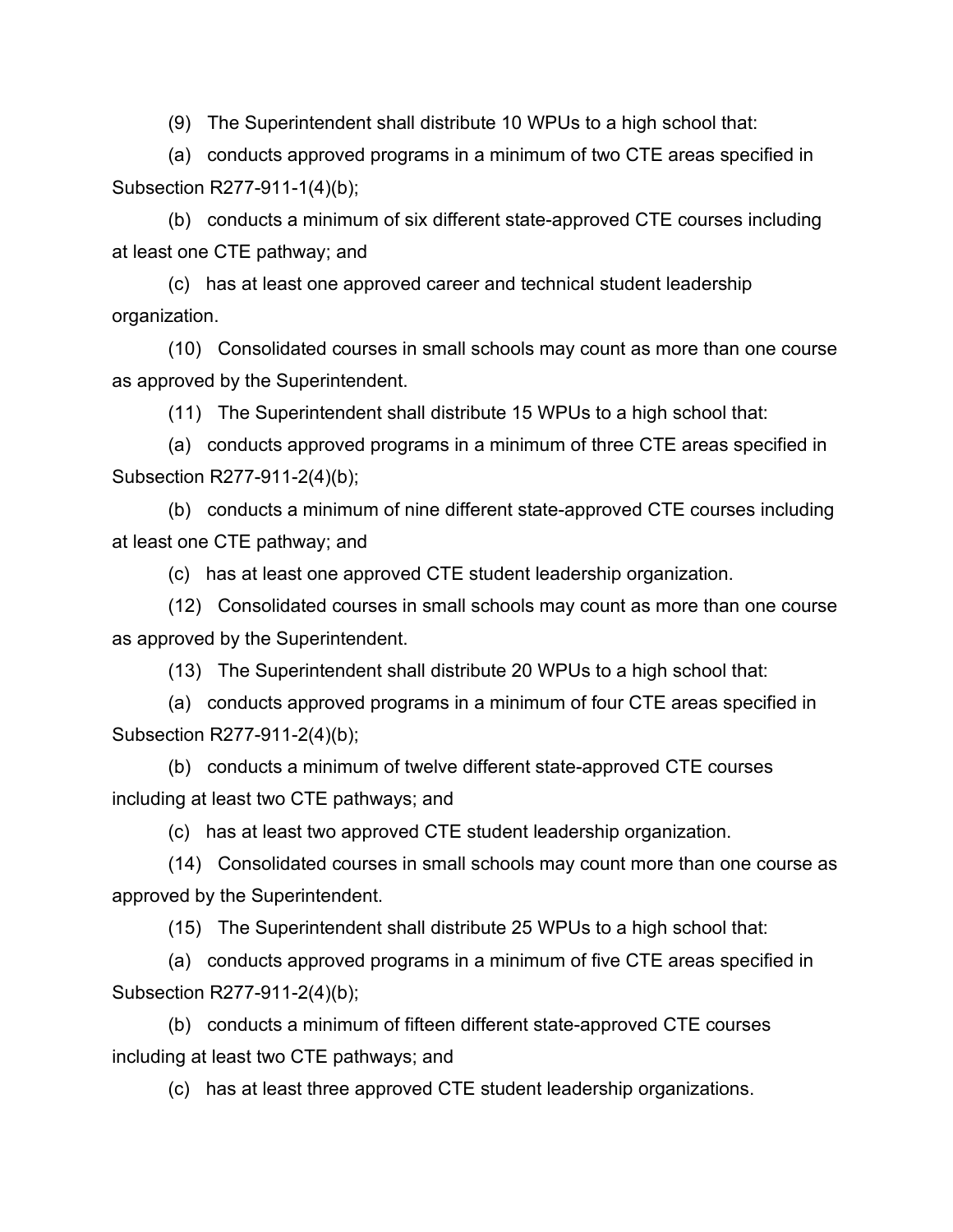(16) Consolidated courses in small schools may count more than one course as approved by the Superintendent.

(17)(a) A maximum of one approved alternative high school, as outlined in Rule R277-730, per school district may qualify for funds under Subsection (12).

(b) LEAs sharing an alternative school shall receive a prorated share.

(18) Programs and courses provided through school district technical centers may not receive funding under this section.

## **R277-911-9. Disbursement of Funds -- School District Technical Centers.**

(1)(a) The Superintendent may award a maximum of forty WPUs for each school district operating an approved school district center.

(b) To qualify under the approved school district technical center provision, the school district shall:

(i) provide at least one facility other than an existing high school as a designated school district technical center;

(ii) employ a full-time CTE administrator for the center;

(iii) enroll a minimum of 400 students in the school district technical center;

(iv) prevent unwarranted duplication by the school district technical center of courses offered in existing high schools, applied technology colleges, and higher education institutions;

(v) centralize high-cost programs in the school district technical center;

(vi) conduct approved programs in a minimum of five CTE areas specified in Subsection R277-911-1(4)(b); and

(vii) conduct a minimum of fifteen different state-approved CTE courses.

#### **R277-911-10. Disbursement of Funds -- Summer CTE Agriculture Programs.**

(1)(a) To receive state summer CTE agriculture program funds, an LEA shall submit to the Superintendent, an application for approval of the LEA's program.

(b) An LEA shall submit its application prior to the annual due date specified by the Superintendent each year.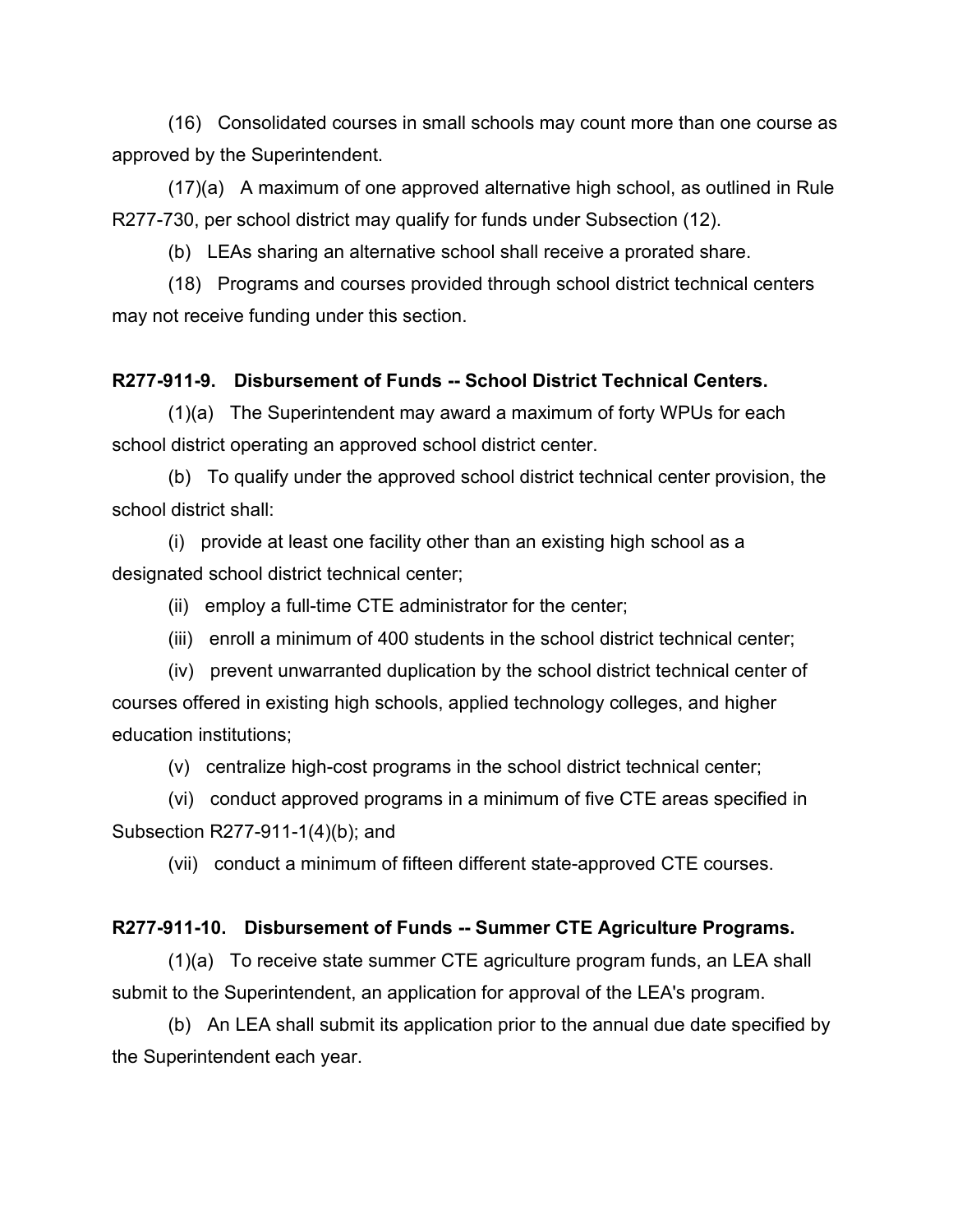(c) The Superintendent shall send notification of approval of an LEA's program within ten calendar days of receiving the application.

(2) A teacher of a summer CTE agriculture program shall:

(a) hold a valid Utah teaching license, with an endorsement in agriculture, as outlined in Subsection R277-911-3(7);

(b) develop a calendar of activities which shall be approved by LEA administration and reviewed by the Superintendent;

(c)(i) work a minimum of eight hours a day in the summer CTE agriculture program;

(ii) An LEA may approve exceptions which shall be reflected in the calendar of activities;

(d) not engage in other employment, including self-employment, which conflicts with the teacher's performance in the summer CTE agriculture program;

(e) develop and file a weekly schedule and a monthly report outlining accomplishments related to the calendar of activities with:

(i) the school principal;

(ii) the LEA CTE director; and

(iii) the Superintendent; and

(f) visit the participating students a minimum of two times during the summer program with a minimum average of four on-site visits to students.

(3) College interns may be approved to conduct summer CTE agriculture programs upon approval by the Superintendent.

(4) Students enrolled in the summer CTE agriculture program shall:

(a) have on file in the LEA office the student's Plan for College and Career Readiness goal related to agriculture;

(b) in conjunction with the student's parent or employer and the teacher, develop an individual plan of activities, including a supervised occupational experience program;

- (c) have completed the eighth grade; and
- (d) have not have graduated from high school.